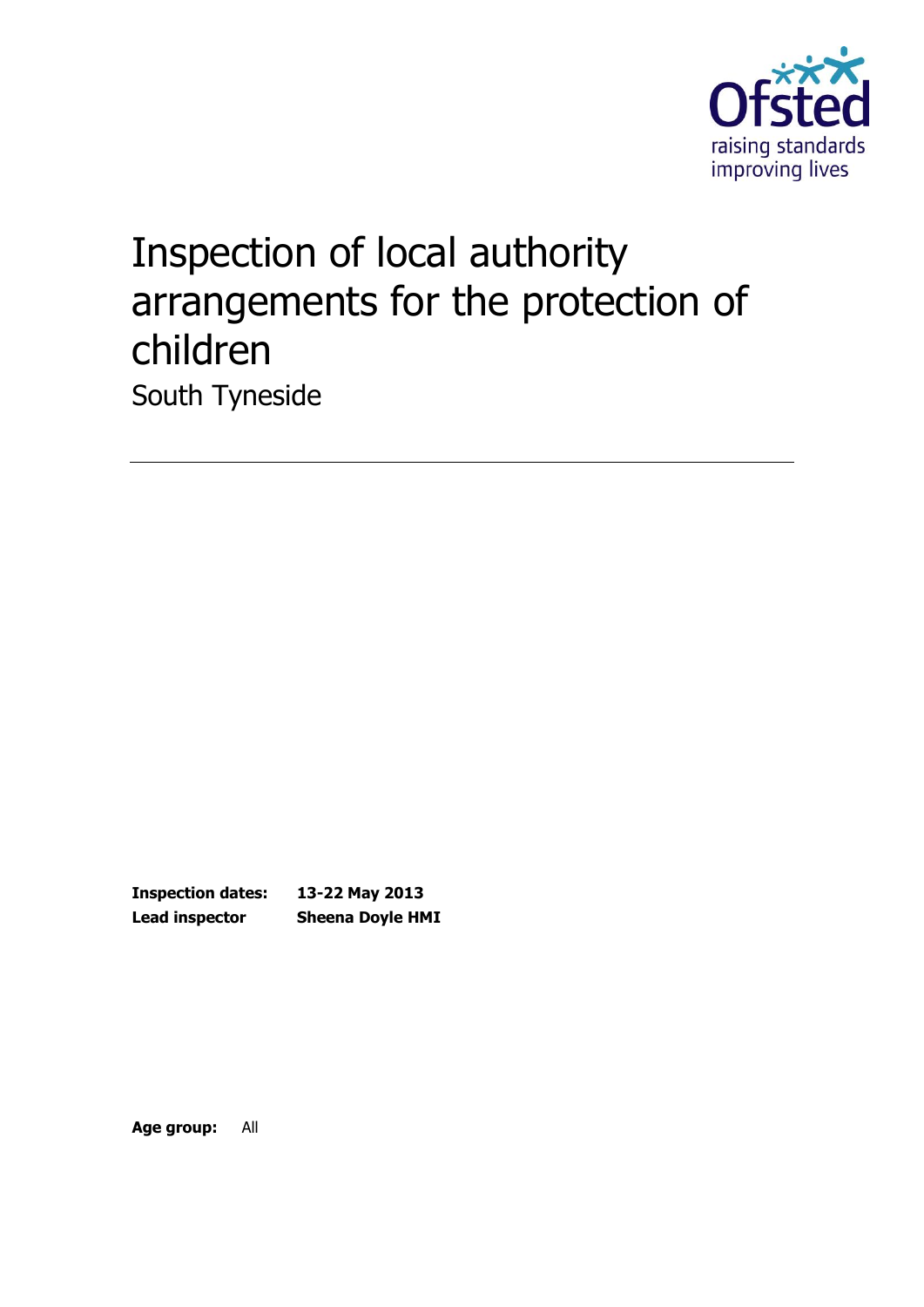© Crown copyright 2013

Website: www.ofsted.gov.uk

This document may be reproduced in whole or in part for non-commercial purposes, provided that the information quoted is reproduced without adaptation and the source and date of publication are stated.

Further copies of this report are obtainable from the local authority or at www.ofsted.gov.uk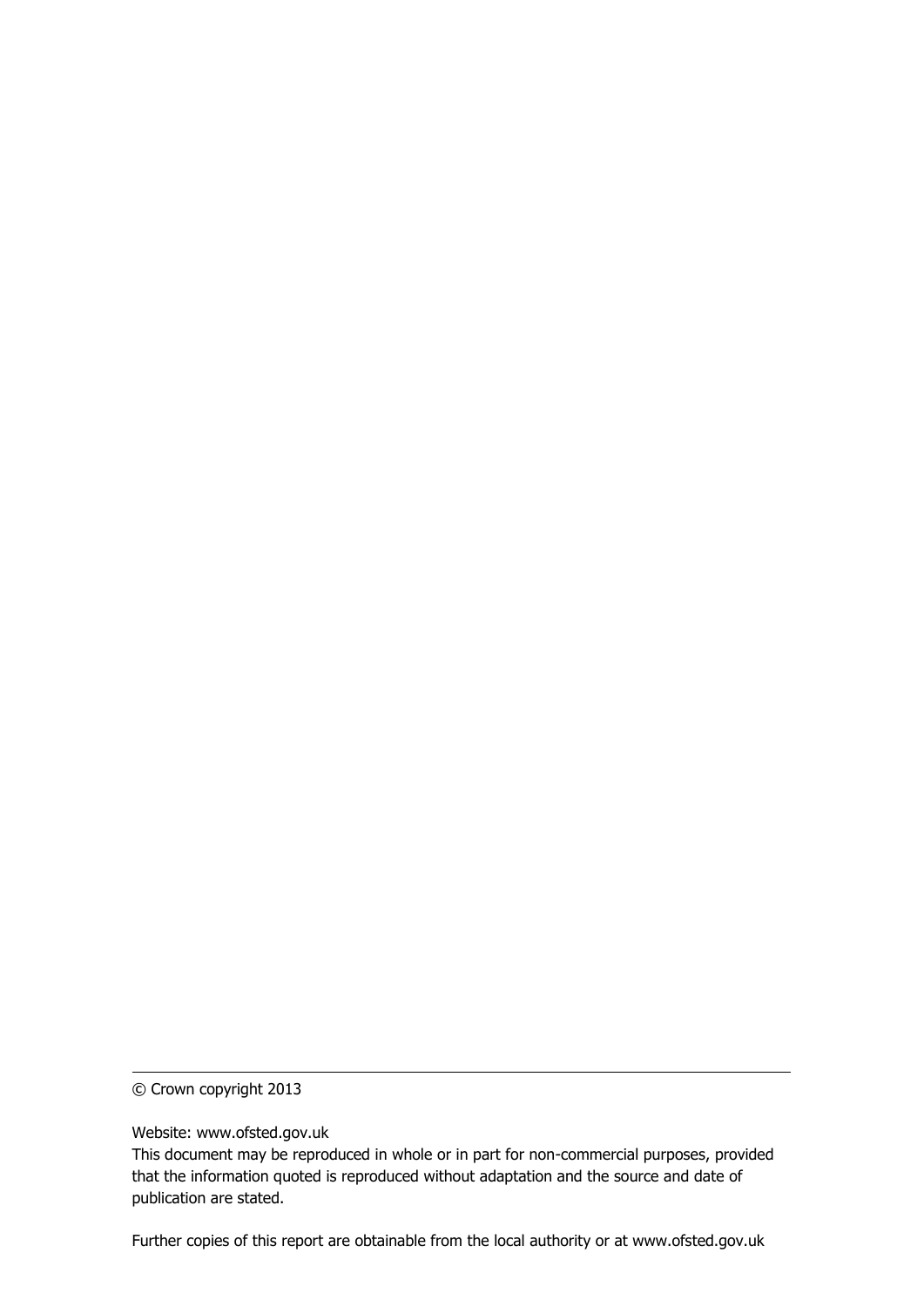# **Contents**

| Inspection of local authority arrangements for the protection of                                        |                |
|---------------------------------------------------------------------------------------------------------|----------------|
| children                                                                                                | $\mathbf{2}$   |
| The inspection judgements and what they mean                                                            | $\overline{2}$ |
| Overall effectiveness                                                                                   | $\overline{2}$ |
| Areas for improvement                                                                                   | $\overline{2}$ |
| <b>About this inspection</b>                                                                            | 4              |
| <b>Service information</b>                                                                              | 4              |
| Overall effectiveness                                                                                   | 6              |
| The effectiveness of the help and protection provided to children, young<br>people, families and carers | 6              |
| The quality of practice                                                                                 | 8              |
| Leadership and governance                                                                               | 11             |
| <b>Record of main findings</b>                                                                          | 19             |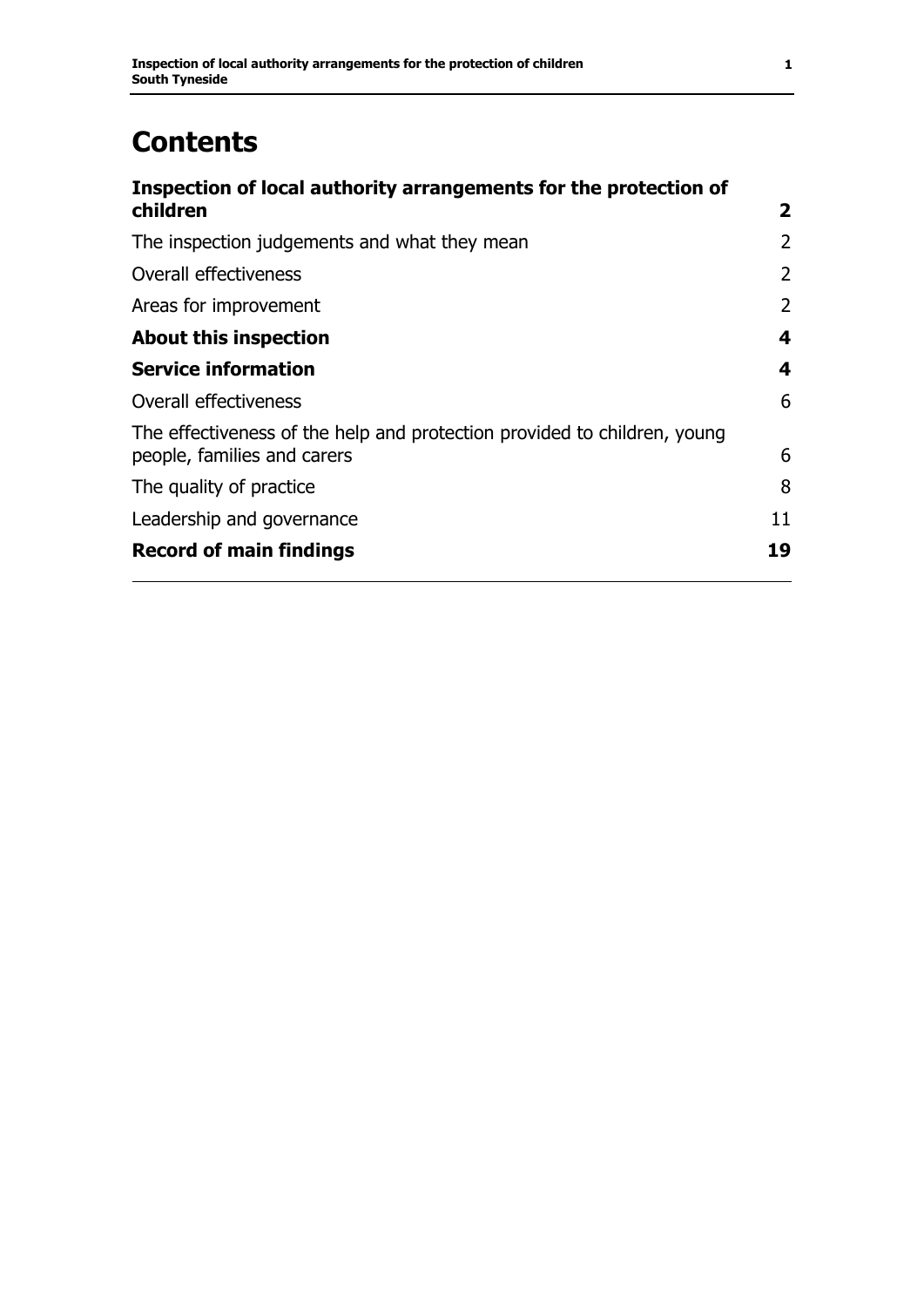# **Inspection of local authority arrangements for the protection of children**

### **The inspection judgements and what they mean**

1. All inspection judgements are made using the following four point scale.

| Outstanding | a service that significantly exceeds minimum requirements |
|-------------|-----------------------------------------------------------|
| Good        | a service that exceeds minimum requirements               |
| Adequate    | a service that meets minimum requirements                 |
| Inadequate  | a service that does not meet minimum requirements         |

### **Overall effectiveness**

2. The overall effectiveness of the arrangements to protect children in South Tyneside is judged to be **adequate**.

### **Areas for improvement**

3. In order to improve the quality of help and protection given to children and young people in South Tyneside, the local authority and its partners should take the following action.

### **Immediately:**

- ensure that all child protection enquiries comply with statutory guidance and children's potential need for protection is responded to promptly and recorded fully
- ensure that all strategy discussions are recorded on the child's electronic record including full information from all key agencies, and that, where appropriate, all subsequent actions and plans are also recorded, enabling oversight and review of all investigations by managers.

### **Within three months:**

- ensure that all social workers within children's social care have manageable caseloads and that management oversight is robust
- ensure that all assessments of children's needs are timely, accurately identify risk and protective factors, and are overseen by managers to ensure that agreed actions are carried out promptly
- ensure that all plans to improve children's outcomes set out specific measurable activities and desirable goals with timescales, so that families and professionals are clear about what to do to achieve the goals and progress can be properly measured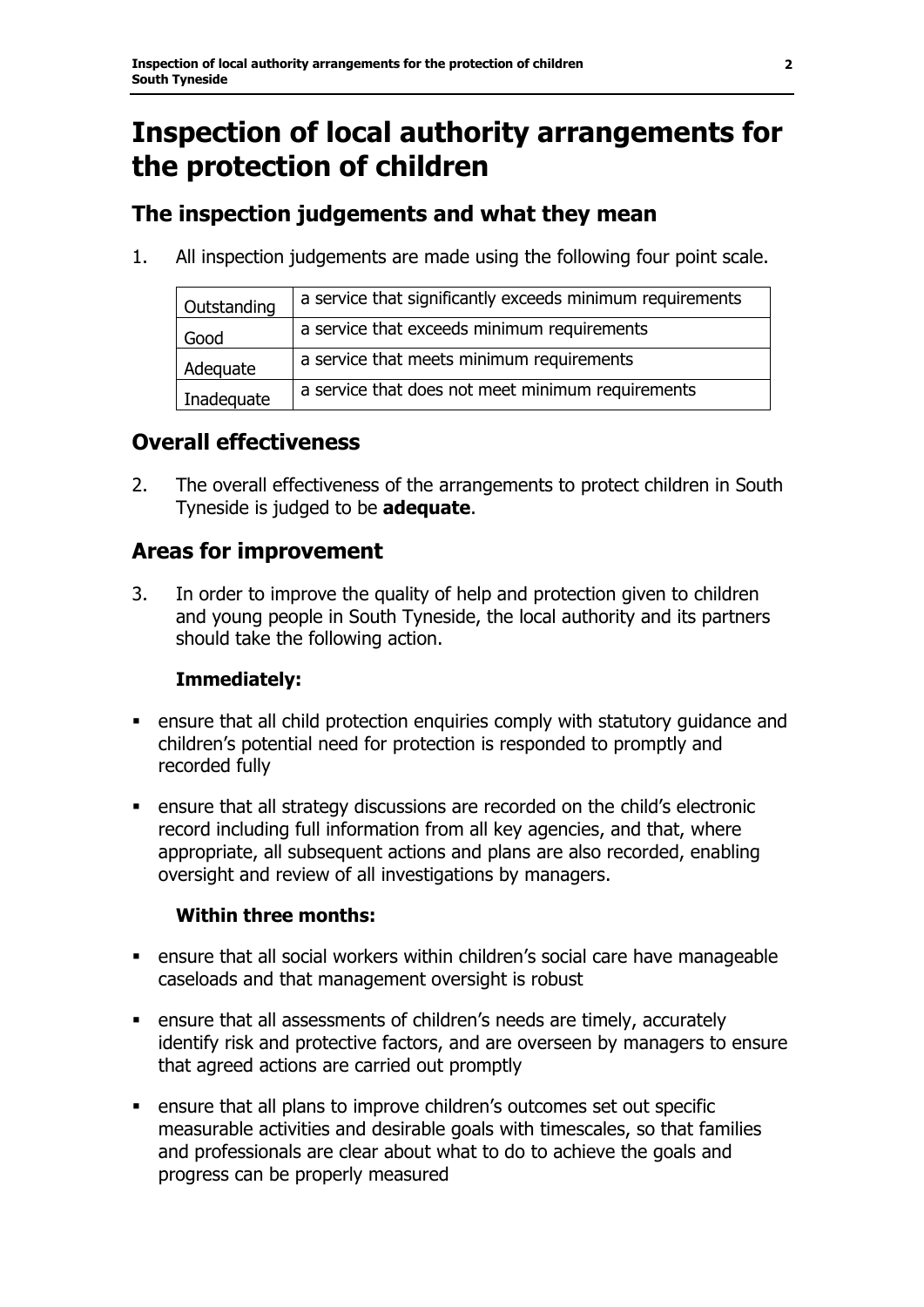- ensure that management analysis and decision-making is included within the documentation provided to parents, so that they have a full understanding of why decisions have been made
- ensure that case recording not only describes the process of visits and meetings with family members including children's views, but that this informs analysis of the child's circumstances and supports purposeful intervention
- ensure that children and young people are, where appropriate, actively supported to attend their child protection conferences and are routinely encouraged to access advocacy services
- ensure that all staff across the partnership are advised of and follow the guidelines in relation to procedures for children who are missing
- the local authority and the police service to review notifications of child concerns sent from the police to children's social care.

#### **Within six months:**

- ensure that chronologies on children's files are up to date and utilised effectively in the assessment process so that full account is taken of historical matters within current assessments and intervention plans
- ensure that case file audits explicitly address how well a child's individual identity needs are addressed in assessments and plans, remedial action is identified where gaps are found, and staff are equipped to understand and proactively address children's diverse needs including their ethnicity, heritage and culture
- ensure that children and young people's views and feelings about the interventions they receive are routinely recorded in their case files
- ensure that the local community is well informed about private fostering requirements including those for whom English is not a first language and minority ethnic communities
- ensure that the of a lack of named GP for the South Tyneside Safeguarding Children Board is resolved by the Clinical Commissioning Group
- **EX improve the scrutiny of child protection services by elected members so that** members can be assured of their robustness.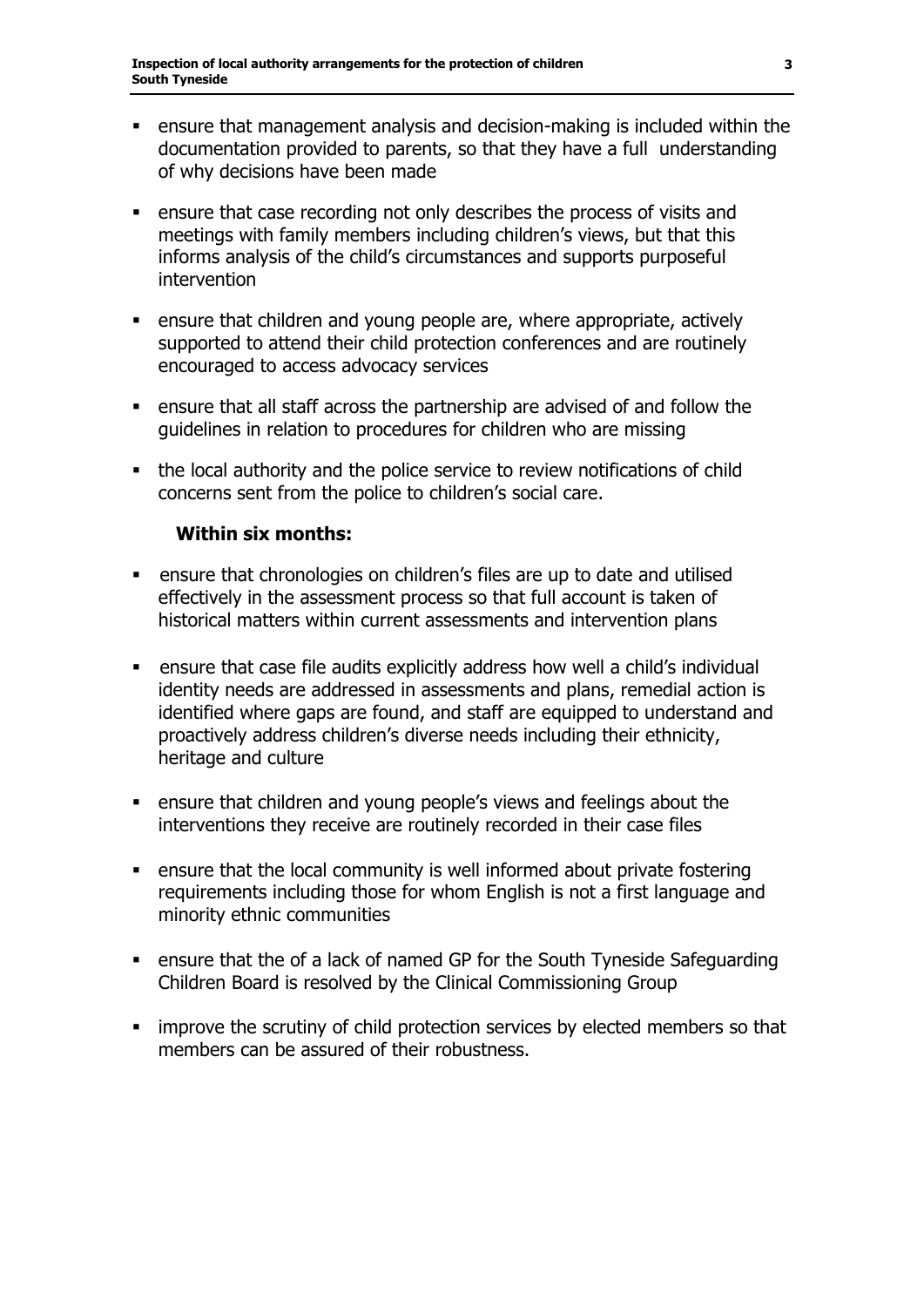# **About this inspection**

- 4. This inspection was unannounced.
- 5. This inspection considered key aspects of a child's journey through the child protection system, focusing on the experiences of the child or young person, and the effectiveness of the help and protection that they are offered. Inspectors have scrutinised case files, observed practice and discussed the help and protection given to these children and young people with social workers, managers and other professionals including members of the Local Safeguarding Children Board. Wherever possible, they have talked to children, young people and their families. In addition the inspectors have analysed performance data, reports and management information that the local authority holds to inform its work with children and young people.
- 6. This inspection focussed on the effectiveness of multi-agency arrangements for identifying children who are suffering, or likely to suffer, harm from abuse or neglect; and for the provision of early help where it is needed. It also considered the effectiveness of the local authority and its partners in protecting these children if the risk remains or intensifies.
- 7. Inspectors were aware during this inspection that serious allegations of a child protection nature were being investigated by the appropriate authorities. Actions taken by the setting in response to the incident were considered alongside the other evidence available at the time of the inspection to inform inspectors' judgements.
- 8. The inspection team consisted of four of Her Majesty's Inspectors (HMI) and one Seconded Inspector.
- 9. This inspection was carried out under section 136 of the Education and Inspections Act 2006.

# **Service information**

- 10. South Tyneside has a population of 148,100 including 29,600 children and young people under the age of 18, representing 20 per cent of the total population. Of these children and young people 7.3 per cent are from minority ethnic groups, with more than 18 community languages spoken. The largest minority ethnic communities are Bangladeshi, Indian and Arab.
- 11. South Tyneside has significant areas of deprivation, with 31 per cent of children living in poverty. Of the 18 wards in the council area 15 have more children living in poverty than the United Kingdom average of 20.2 per cent. In the eight wards with the highest levels of deprivation the percentage of children living in poverty ranges from 30.7 to 45.3 per cent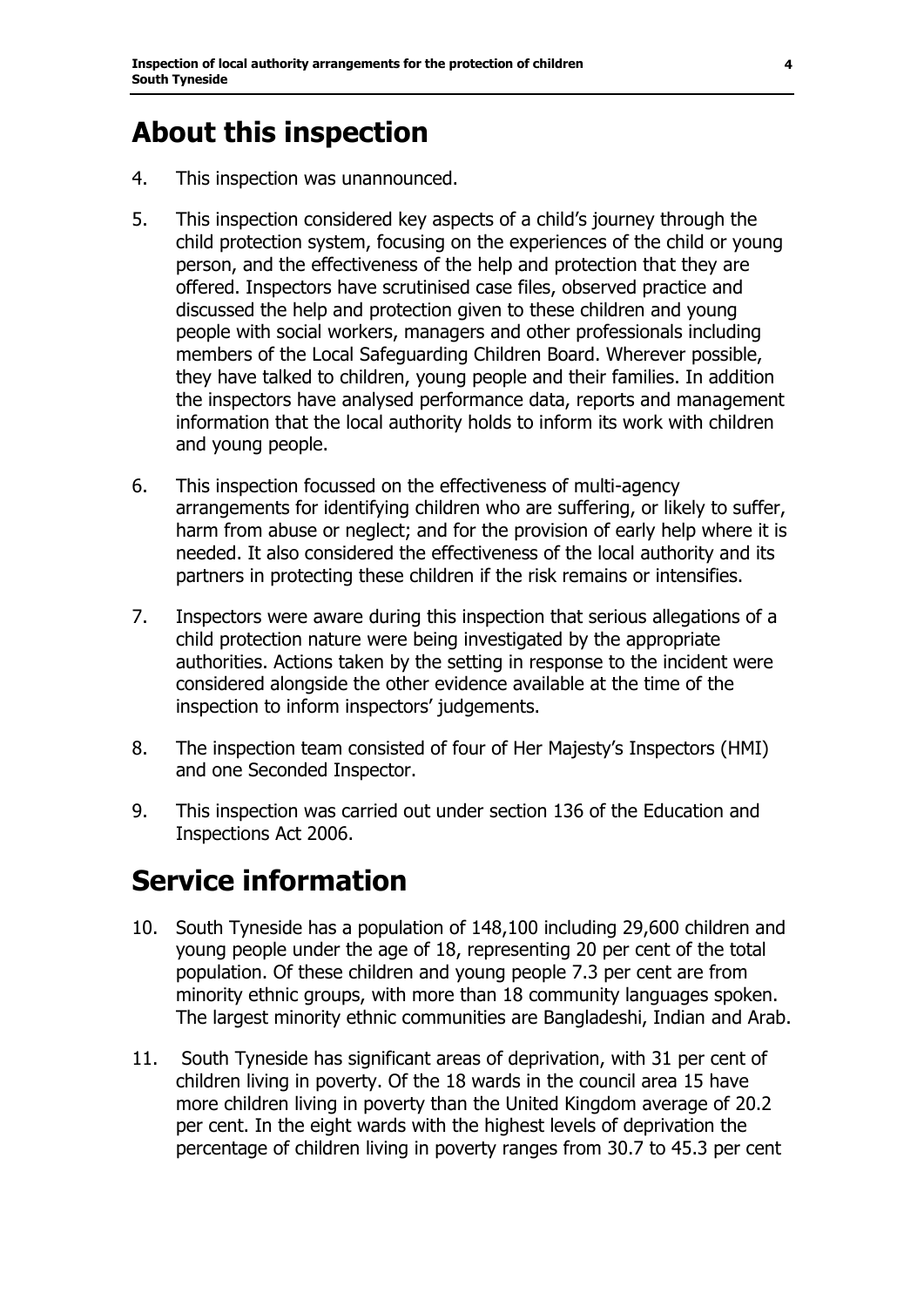- 12. Early help for children and families in South Tyneside is provided through a range of direct and commissioned services. Services are arranged so that the majority of universal and specialist early help services are delivered in 12 children's centres and integrated family support teams. In addition, the Common Assessment and Advice Team provide support to children with additional needs.
- 13. Contacts and referrals for children's social care support are managed by the council's Referral and Assessment team. Once it is determined a children's social care service is required, an assessment of need is undertaken by this team. A team of social workers undertake child protection enquiries and initial and core assessments. An out of hours team provides emergency response and intervention, supported by flexible family support arrangements. Services for children assessed to be in need of protection or requiring a child in need plan are managed and delivered by three planning teams and a specialist joint children and adults with disabilities team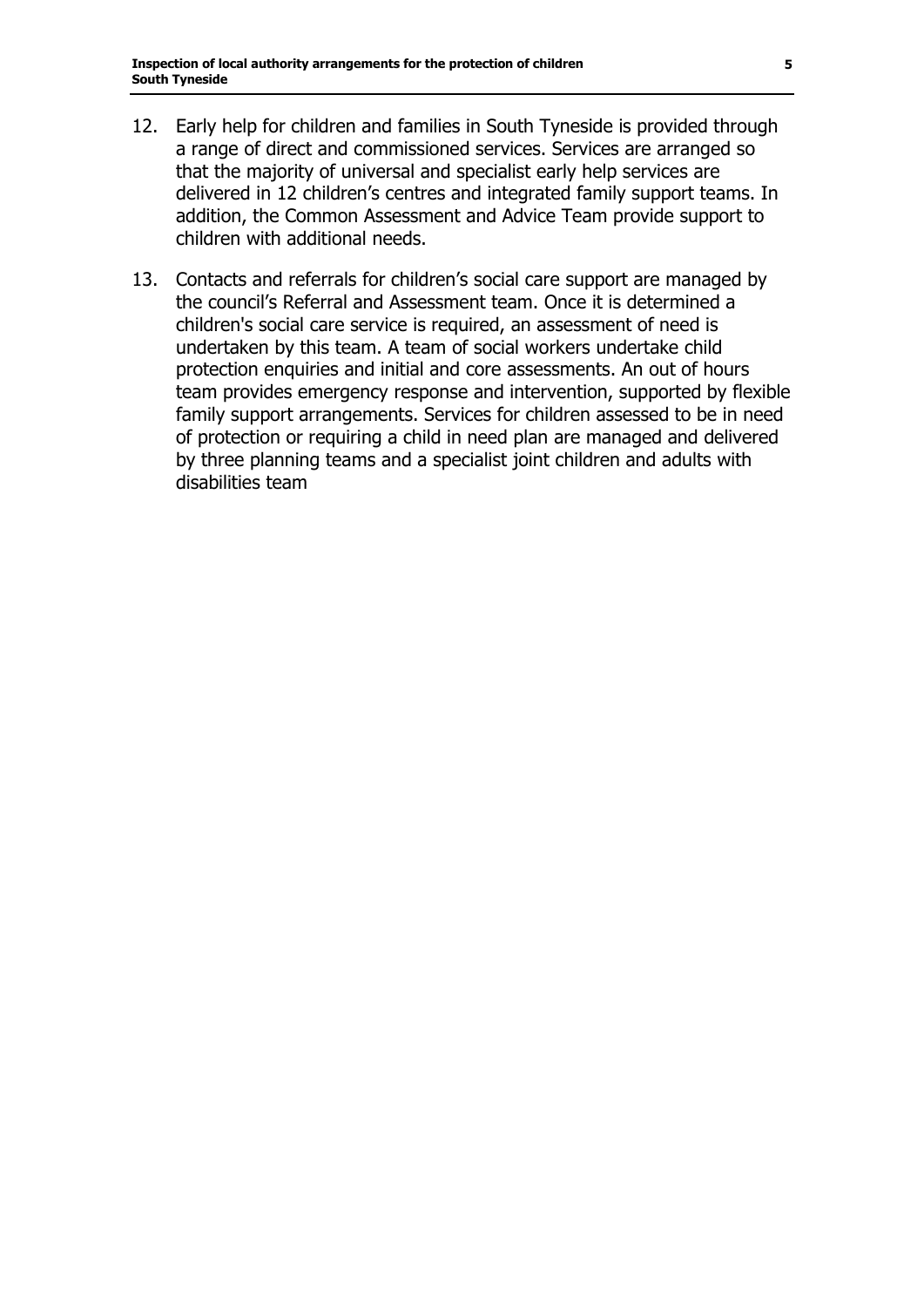## **Overall effectiveness**

#### **Adequate**

- 14. The overall effectiveness of local authority arrangements to protect children and young people in South Tyneside is **adequate**. Since the inspection of safeguarding and services for looked after children in May 2012 progress has been made in strengthening arrangements for identifying children and young people at risk of significant harm and responding to their needs. In the course of this inspection no children or young people have been identified where it is judged that they are not being adequately protected. Where inspectors raised concerns about plans for children, the local authority responded promptly with clearly articulated reasons for existing arrangements which were judged satisfactory, or set out swift plans to review arrangements to ensure their robustness.
- 15. Improvements have been made in key areas, such as agreeing thresholds for intervention across the partnership and ensuring independent line management arrangements for child protection conference chairs (IROs) and the South Tyneside Safeguarding Children Board (STSCB). Good efforts are made to ensure that lessons learnt from serious case reviews and other serious incidents are embedded in the practice of all practitioners across the partnership. This is supported by good supervision for social workers. However, there is more to do to achieve improvement, to ensure that child protection plans are specific and contain measurable outcomes to which core group members are accountable.
- 16. Social work practice and its management and oversight is characterised by variability. In the teams supporting children requiring longer term help and the children and adults with disabilitiesteam, caseloads are manageable, management oversight of practice is generally good, and the plans for children are mostly sufficiently detailed and specific to enable progress to be tracked. In contrast the workloads in the referral and assessment service and the duty hub vary significantly, and are consistently higher than other teams. High volumes of incoming contacts and referrals results in some aspects of practice being prioritised over other areas. Similarly, recording of child protection, section 47 enquiries, does not set out a clear account of decision making including consideration of risk factors, historical issues and next steps. Recording overall is sometimes too brief to provide sufficiently full account of activity and lacks analysis which could impact adversely on case planning. Delays in recording of work leads to delays in management authorisation of agreed actions on the electronic system. Caseloads therefore risk being maintained at an artificially high level, with children not receiving consistently prompt services because of delays in transferring cases.
- 17. Elected members, the Chief Executive, the Director of Children's Services (DCS) and senior partners work well together and are driving forward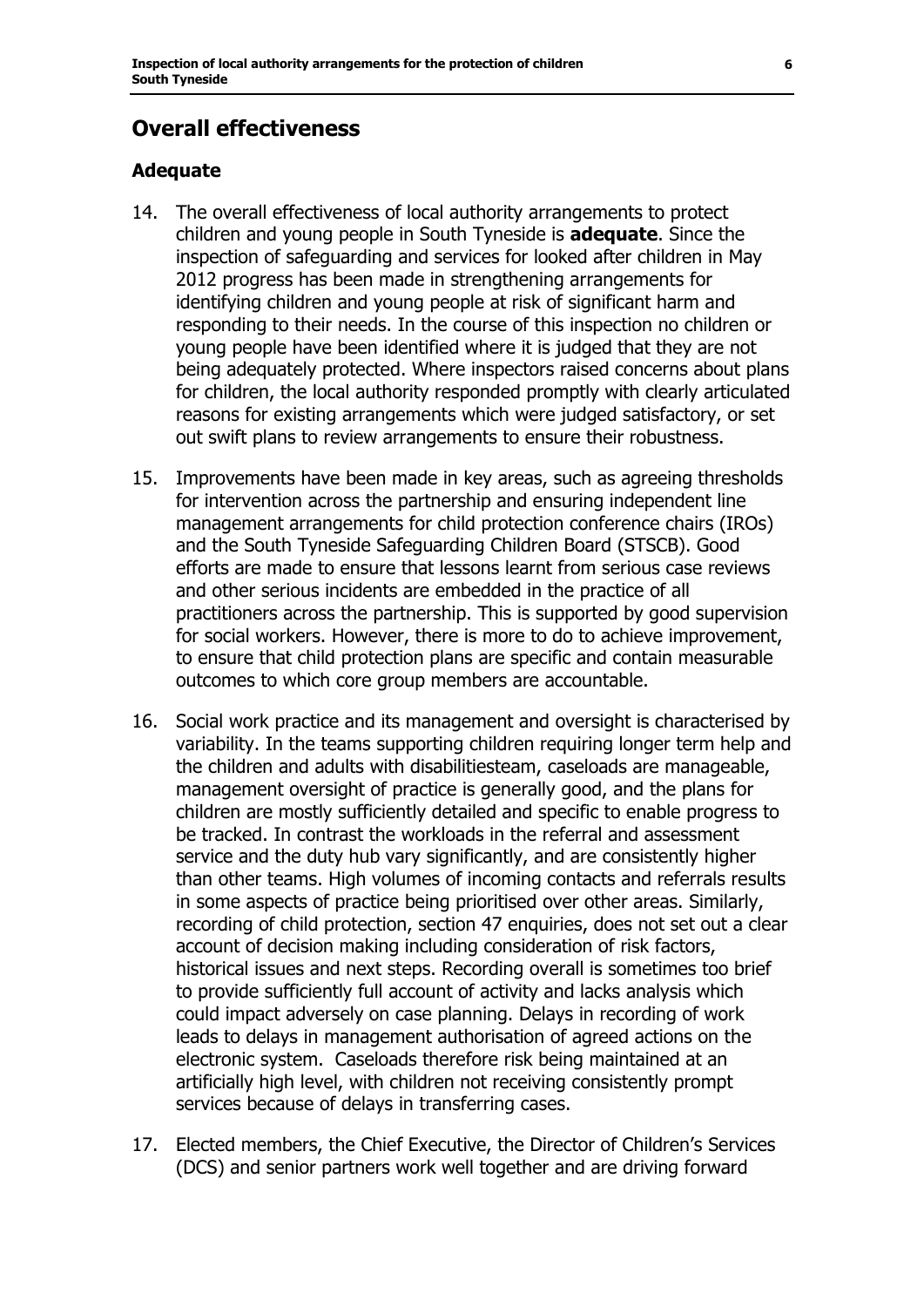strategic plans and priorities for children across the local authority area. The council operates a select committee structure where children's issues are considered as part of the 'people' committee.. Children's services have been significantly protected from spending cuts that other aspects of council services have experienced. The council is also committed to generating employment, and the Chief Executive reports that approximately 3,000 external jobs have been created despite a 25 per cent reduction in council posts, linking this to the council's child poverty reduction strategy and increasing children's life chances.

- 18. Early help arrangements are well embedded and appropriately targeted on families with the greatest need. Early help is recognised as a priority for the council and its partners and is one of its key strategic priority areas. The Early Help Delivery Plan, which is scheduled for ratification in June 2013, is detailed with clear timescales, links to higher level strategic plans, demonstrates ambition and includes the authority's commitment to ensuring service delivery at a time of increasing demand and diminishing resources.
- 19. There are clear arrangements in place to 'step down' to a Common Assessment Framework (CAF) and team around the child (TAC) support arrangements from child in need or child protection plans where the lead professional is a social worker. This ensures that families are able to maintain improvements with increasingly less intensive support arrangements on a gradual basis. Ten of the twelve children's centres have been inspected by Ofsted between January 2011 and December 2012 with most judged as good for overall effectiveness and safeguarding. Parents report high satisfaction with services they receive.
- 20. Although private fostering information features on the STSCB website, referrals are currently low. The local authority is aware of the need to increase awareness of private fostering across the whole community, including minority ethnic communities and families for whom English is not their first language.
- 21. The STSCB is properly constituted, independently chaired, well attended by all relevant partners and drives forward improvements in safeguarding services for children and young people. The Board ensures that lessons are learnt from a wide range of sources including: serious case reviews, serious incidents, and other commissioned reviews such as peer reviews and multi-agency audits of practice. The training programme sponsored by the Board is well received and its value is exemplified by all schools within the borough continuing to provide financial support despite diminishing budgets. The Board benefits from knowledgeable lay membership and the challenge provided by a robust and well resourced 'Junior LSCB' which ensures it maintains a child-centred focus. The Board lacks a named GP which is a deficit. However, compensatory measures go some way to ameliorating this with good participation from health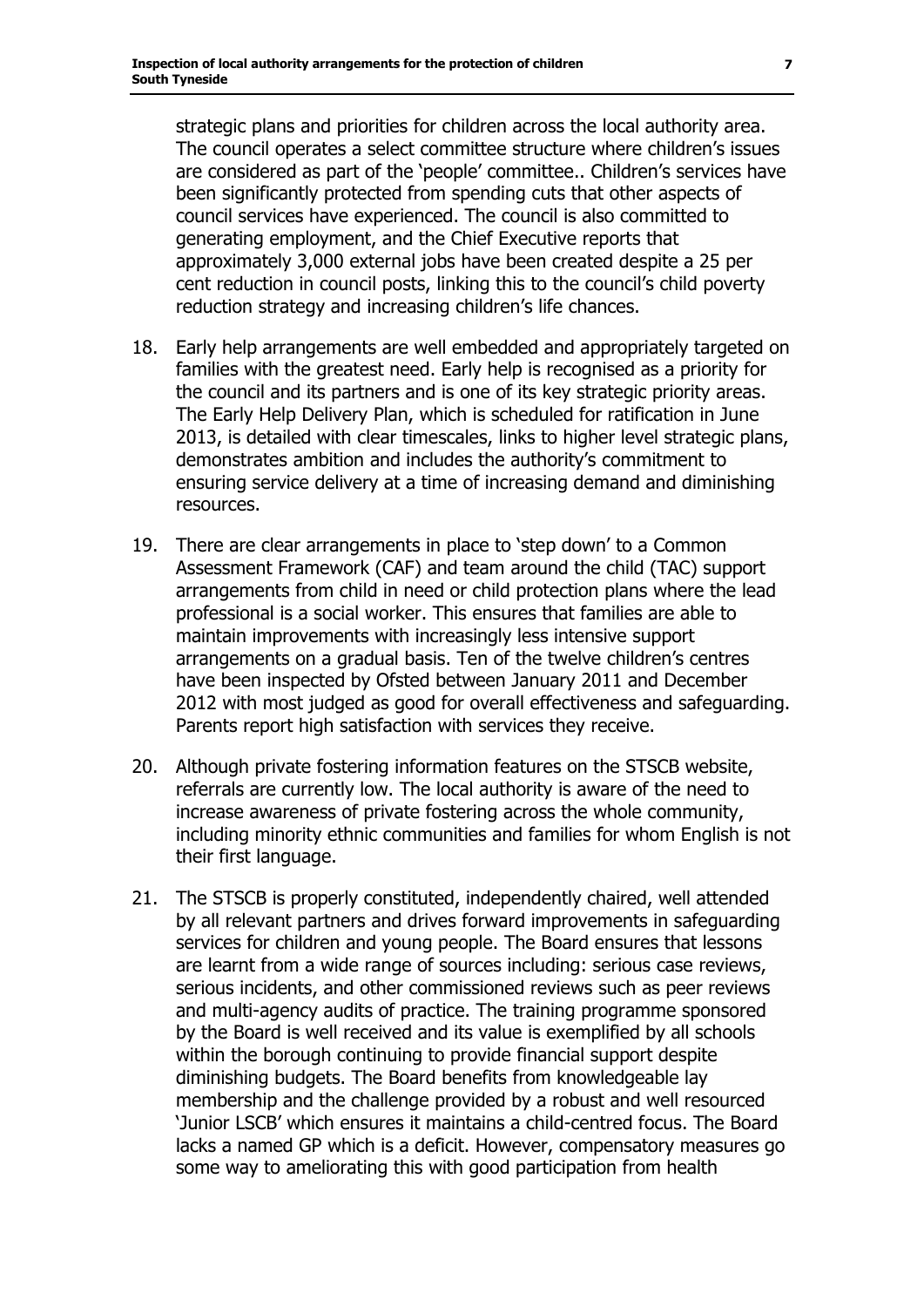partners and aligning the work of sub-groups across the Children and Families' Board and the Health and Wellbeing Board.

### **The effectiveness of the help and protection provided to children, young people, families and carers**

#### **Adequate**

- 22. The effectiveness of help and protection provided to children, young people, families and carers is **adequate**. When children who are referred to children's social care are identified as potentially in need of immediate help and protection, swift action is taken by the referral, advice and assessment team (RAAT) to ensure they are safe. Where there is no clear immediate risk to children, the responsiveness of social work activity varies in terms of time taken to complete assessments and gather information from partner agencies. However, there is effective work to protect children undertaken by the council and other agencies. No children were identified by inspectors as being left at risk of immediate harm.
- 23. In cases seen by inspectors, good work is undertaken by the out of hours team which clearly and appropriately identifies and manages risk. Communication with the day services is effective and ensures continuity of services for families and children. Families experiencing serious difficulties out of hours have a prompt response from the family support service. This enables children, in some cases, to remain at home with their families when otherwise they would have required alternative accommodation.
- 24. When it is identified that a child's needs have reached the threshold where an assessment by children's social care is required, initial assessments are commenced but are not routinely completed within accepted timescales. In some cases delays are extensive. Sometimes delays are attributable to administrative problems with managers in the RAAT not authorising assessments on the electronic record. In other cases there are inconsistencies in workers' understanding of what constitutes an assessment with some initial assessments consisting of multiple contacts which could be more properly considered as a core assessment. Despite this, in the majority of cases, these variations do not prevent work progressing or the provision of appropriate and helpful services for children, young people and their families. Although in a minority of cases seen by inspectors, help could have been provided more quickly while assessments were underway. Managers are aware of the improvements required in this area and have already started work to ensure there is more robust social work practice and management oversight.
- 25. The majority of child protection and child in need cases in the longer term social work teams, the planning teams, demonstrate consistent and robust case management which effectively reduces risk to children and young people. In cases where children who are subject to child protection plans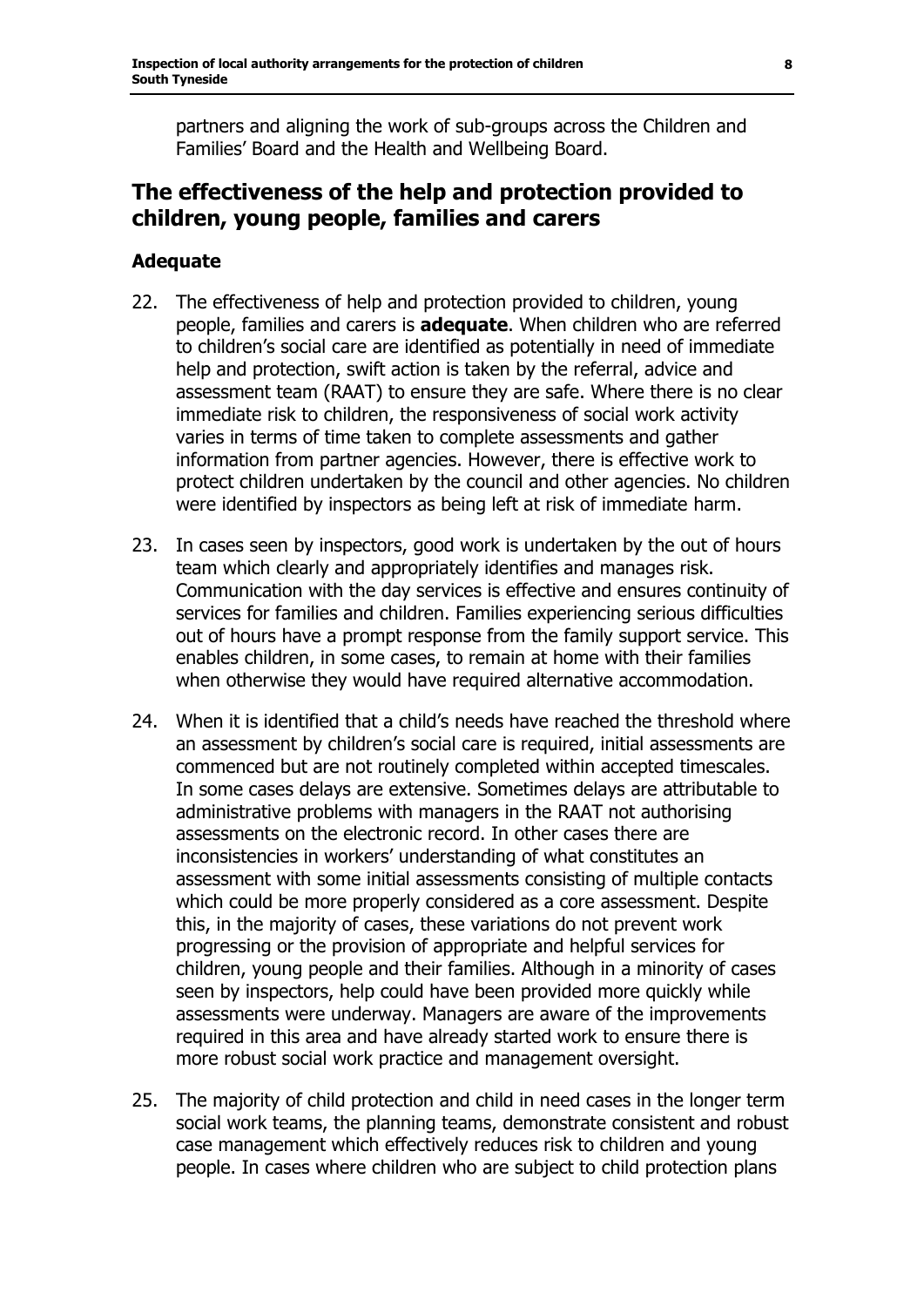move out of the area there are effective systems to ensure transfer arrangements are undertaken in a safe and timely fashion. Arrangements to de-escalate children's support arrangements to that of a CAF plan or to increase oversight by stepping up to a child protection plan, are robust.

- 26. Examples were seen of very good work with children in need where effective direct work with families has been undertaken, supported by regular care team meetings. A sample of cases seen by inspectors showed the positive impact of interventions such as improved school attendance by children, and parental awareness of the impact of their behaviour on their children. In a minority of cases there is delay in information-sharing from key partners resulting in delays in formulating holistic and effective plans for children and young people. While thresholds are now being more consistently applied, the historical variation in application means that some children were referred to children's social care by partner agencies but did not receive an assessment of their need and suitable services. As a result, there have been re-referrals.
- 27. In the vast majority of cases when children are in need of early help it is well co-ordinated and delivers positive outcomes at every stage of the child's life. A wide range of effective services are commissioned by the local authority and its partners including family group conferencing and alcohol and substance misuse services for parents and young people. The advice, information and support service for young people affected by substance misuse, 'Matrix', was particularly valued by young people spoken to by inspectors. There is a wide range of effective and evaluated services for victims of domestic abuse such as the freedom programme. Services for perpetrators of domestic violence can demonstrate that their input has successfully reduced risk in some cases. A comprehensive range of helpful parenting support and preventative services are readily available and easily accessible within the community. This provides parents with early help as well as more targeted support for parents with higher levels of need and vulnerability through accredited parenting courses and outreach support. Parents attending a children's centre expressed a strong view that the wide range of support they receive through workshops and accredited programmes has raised their confidence to parent more positively.
- 28. Growing numbers of children and families are effectively helped by the CAF and TAC models of support. CAF arrangements are widely supported across the local authority and its partners. Good, effective work is coordinated by a wide range of lead professionals in multi-agency settings supported and overseen by the Common Advice and Assessment team (CAAT). Help is provided promptly by a range of services and concerns are identified and addressed effectively at an early stage. Evidence seen demonstrates that the help offered meets children's needs and improves their life circumstances. Individual children and families are appropriately matched to resources and support services via multi-agency panels which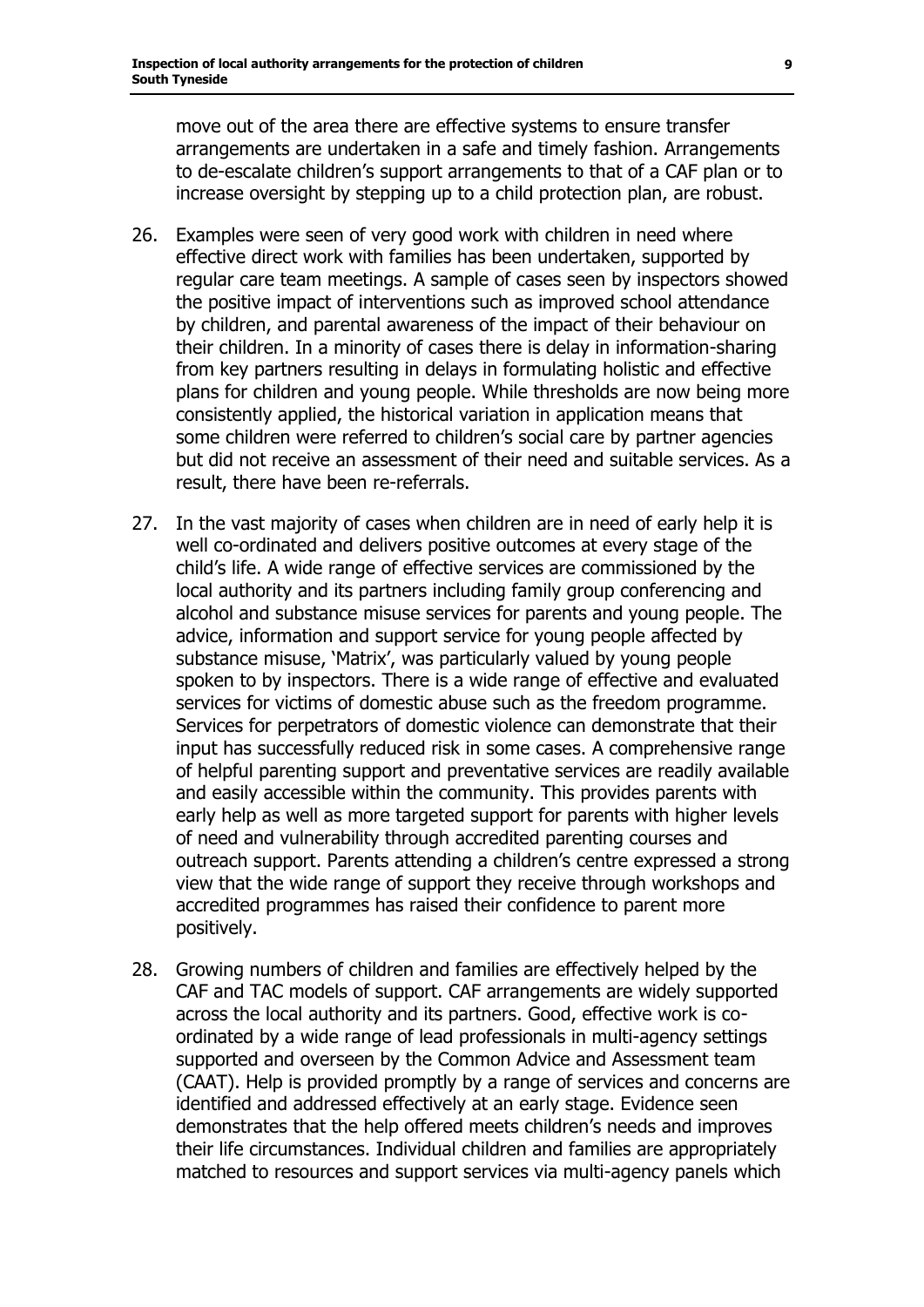meet regularly. The panels play a key role in ensuring consistency of referrals and the application of thresholds. All CAF cases looked at by inspectors showed the appropriate application of thresholds including step up/step down processes being instigated as children's needs increase or reduce. Children with the most complex needs and disabilities are provided with carefully designed bespoke services including short breaks services, overseen and regularly reviewed by the High Level Needs panel.

- 29. Parents spoken to by inspectors, including those whose children are or have been subject to formal child protection processes, are appreciative of the help they have received and understood what had needed to change and why. They are able to articulate what has changed for them and how their child's wellbeing and life chances have improved as a result of the help received.
- 30. Staff in a variety of settings including children's social care and children's centres, were able to describe vividly the methods used to engage with children, young people and their families and how their views informed assessments and planning. However, the recording of children's wishes and feelings is variable and in many cases does not do justice to the quality of the practice. Practitioners do not routinely consider the widest range of children's needs including their cultural, heritage and identity, unless these are explicitly presented. Recording of the ethnicity of children is absent in too many cases and this means that managers cannot be assured that full account has been taken of children's holistic needs when reviewing the suitability of services. This also limits the local authority's ability to ensure that its services are equally accessible to all sections of the community includes its largest ethnic minority groups of Bangladeshi and Sikh heritage.
- 31. Police notifications of individual missing children and their peer groups are monitored regularly at the effective multi-agency 'missing and exploited' meeting. These meetings, based on a successful proven model, are used to manage and take actions to reduce risk for children who go missing and young people who are exploited. Information and intelligence is shared appropriately and informs preventative actions. However, inspectors looked at case planning for one young person at potential risk of sexual exploitation who had not been referred to the panel, although receiving intensive support from children's social care and the youth offending service. Prompt remedial action was taken by senior managers in this case, but this omission suggests that the council and its partners need to satisfy themselves that staff across agencies understand and follow the good procedures in relation to children missing from home and education.
- 32. Appropriate procedures are in place to ensure children who are subject to private fostering arrangements are safe. Private fostering information is accessible on the council website and contains clear information for members of the public, older children, and carers. However, the number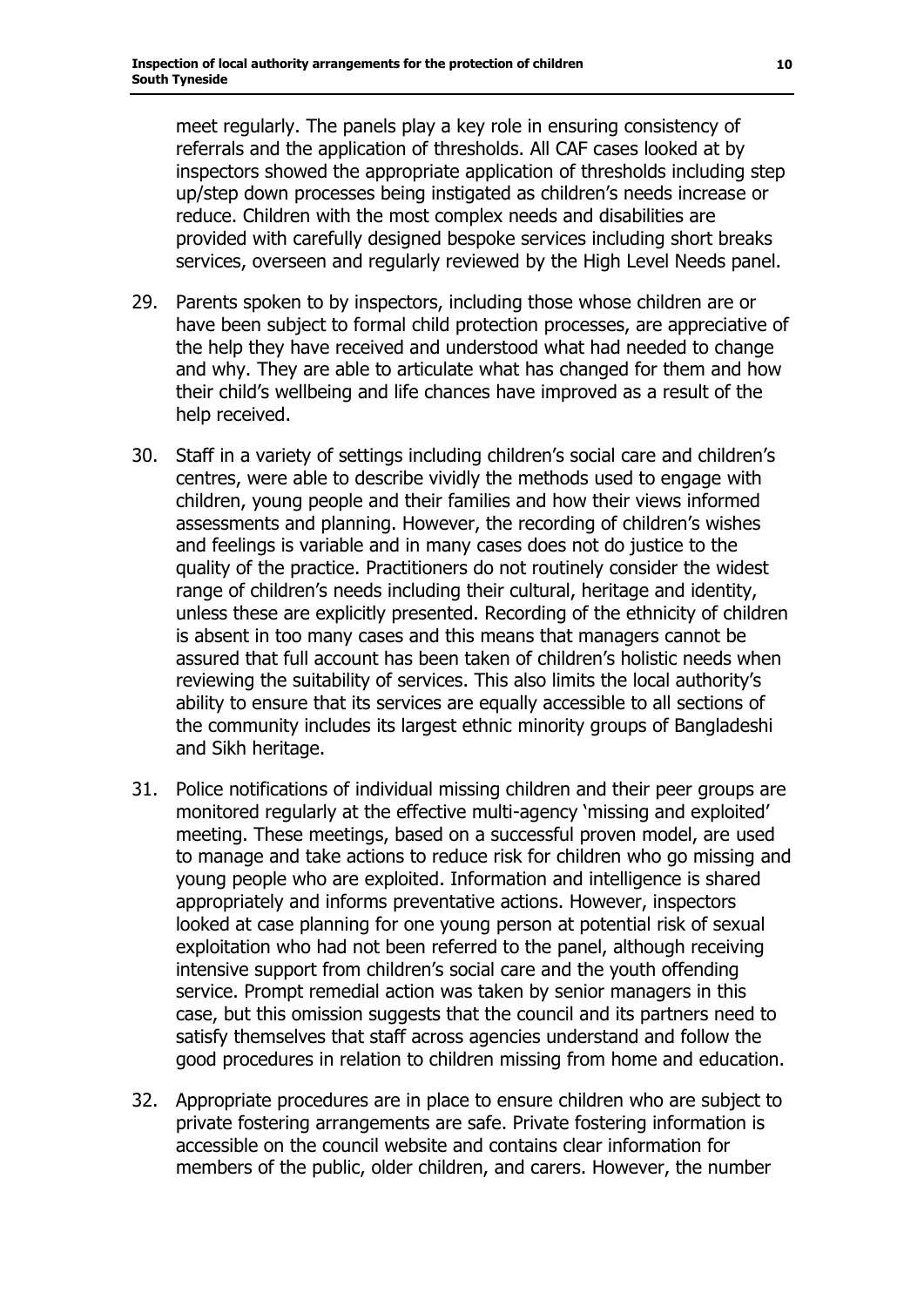of notifications is low. The local authority acknowledges that more needs to be done to promote awareness and understanding of private fostering particularly amongst ethnic minority groups and those who do not have English as a first language. Work is underway to improve awareness to address this issue.

# **The quality of practice**

#### **Adequate**

- 33. The quality of practice is **adequate**. Thresholds for accessing early help and social work services are clearly set out in revised guidance which was launched in December 2012 and widely disseminated. Partner agencies report this to be helpful in assisting them to decide on the right level of service for a child, including when to refer to children's social care. Consistency in the application of thresholds is well supported by the CAAT team whose provision of readily accessible guidance and advice facilitates adherence to agreed thresholds. This advice is key for agencies when considering whether a case needs to be referred to children's social care.
- 34. The duty hub within children's social care provides good social work expertise and advice to agencies in determining the appropriateness of referrals. The majority of contacts and referrals are responded to in a timely manner. The quality of recording regarding the detail of contacts and referrals varies and sometimes is too brief, but in most cases is satisfactory. Appropriate decisions are made in relation to presenting issues. Where there are clear child protection concerns these are responded to promptly although the route by which concerns are responded to varies. Some are responded to by workers undertaking an initial assessment when a section 47 enquiry would be more appropriate. Similarly, some visits are being recorded as 'section 47 visits' which appear more consistent with initial assessment activity. Managers' decisions regarding the outcome of referrals are routinely recorded but the underpinning rationale for decisions and action is not always clear.
- 35. The high volume of child concern notifications from the police places significant pressure on the referral and assessment team at times and particularly on Mondays, when weekend activity undertaken by the police in relation to child concerns has to be processed. Currently the police send all notifications to children's social care including those which they have already assessed as not requiring a response from the local authority. Regardless of this, each notification requires significant administrative attention via uploading to the children's electronic recording system and social work and management oversight of agreed next steps. This creates a significant volume of work which hampers other aspects of practice undertaken by the referral and assessment team such as recording of work undertaken on child protection enquiries and assessments of children. Senior managers in children's social care are aware of the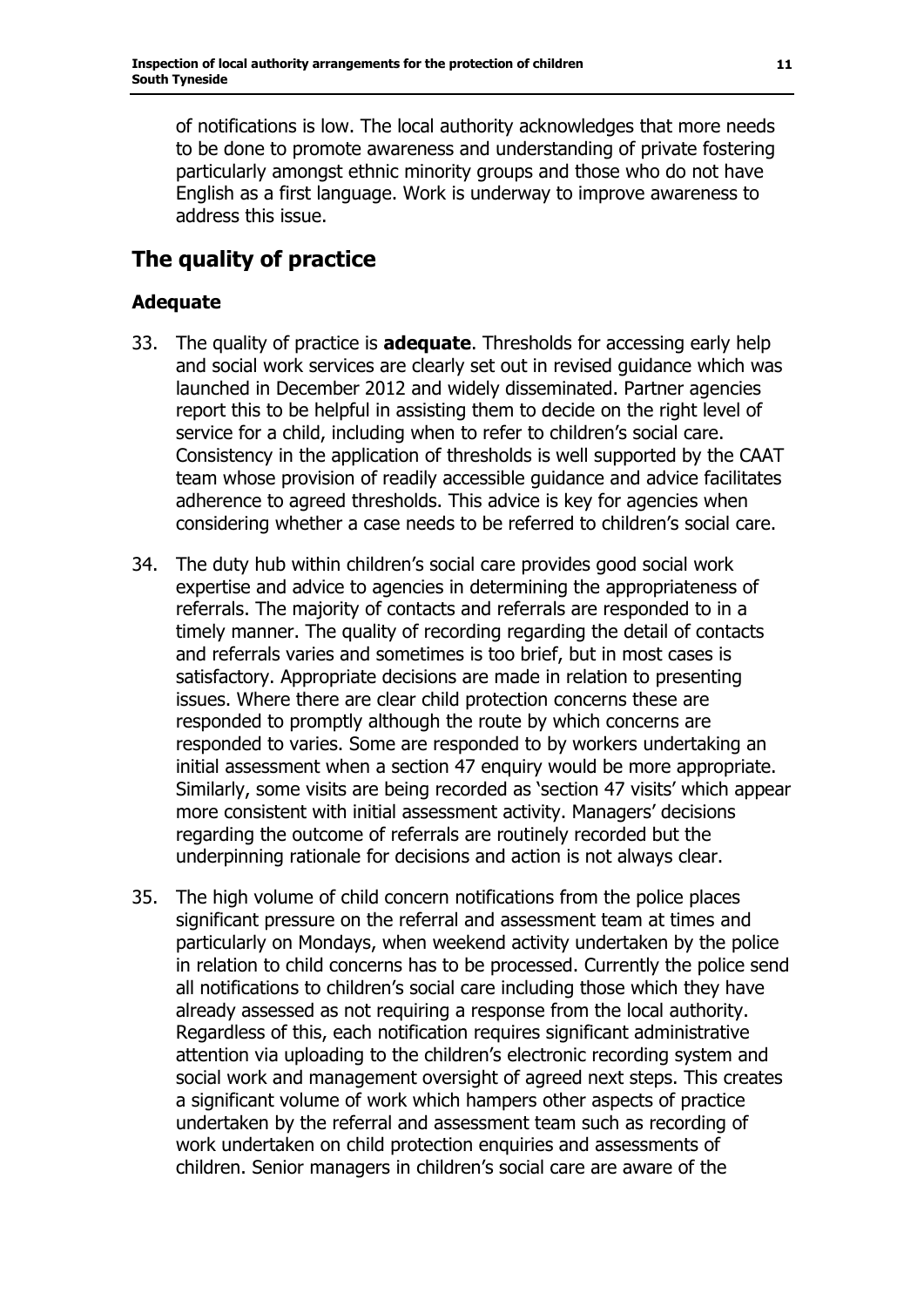situation and are in discussion with the police to address this. However, this is a practice across all the six local authorities covered by Northumbria police.

- 36. Child protection enquiries are always undertaken by qualified social workers and effective action is taken to ensure that children who are the subject of a concern are safe. The overall quality of child protection investigations is adequate although the variations in how these are recorded, included in different locations on the child's electronic record, makes it difficult to establish the sequence of events and reasoning for successive activities. Strategy discussions routinely take place between managers and the police but the brevity of some records do not always indicate they are being used effectively to plan child protection enquiries. Inspectors observed a timely, detailed and appropriate response to a child protection referral, but the good quality of this was not fully evident in the child's record. In a small minority of cases seen by inspectors the full range of agency checks did not appear to have been undertaken. The recording of strategy meetings, as opposed to strategy discussions, is good and evidences effective multi-agency partnership planning. While the police do not routinely attend strategy meetings, they provide written reports which enables full consideration of all background information. Overall, no evidence was found of children being left at risk of harm.
- 37. The timeliness and quality of initial and core assessments remains too variable but most are adequate. The assessment exemplars on the child's electronic recording system are rarely completed in full by staff in the referral and assessment team and the progress of an assessment is often found in long, unfocused case notes. Delays in the completion of assessments impacts significantly on how casework is progressed and transferred to the longer term teams, and as a consequence, caseloads remain too high in the referral and assessment team. Children are regularly seen, seen alone where appropriate, and generally have an adequate needs assessment. The recording of analysis is sometimes too brief and lacks clear outcomes. Some assessments are good quality; they demonstrate how research informs practice with evidence of effective planning and clear recommendations being made to support children and families. Management decisions and actions are recorded on one part of the child's electronic record but are not routinely recorded on documents shared with families such as their assessment. Families therefore may not have the fullest information about why decisions have been made. Children's cultural needs are rarely evidenced within assessments which impact on meaningful planning and intervention.
- 38. CAFs, and the review of CAFs sampled, are of good quality, take account of children and families' needs through robust assessment and a full consideration of risk factors. Effective use of a scoring tool within reviews enables professionals and families to consider progress made and inform further interventions. CAF is used well by agencies to access multi-agency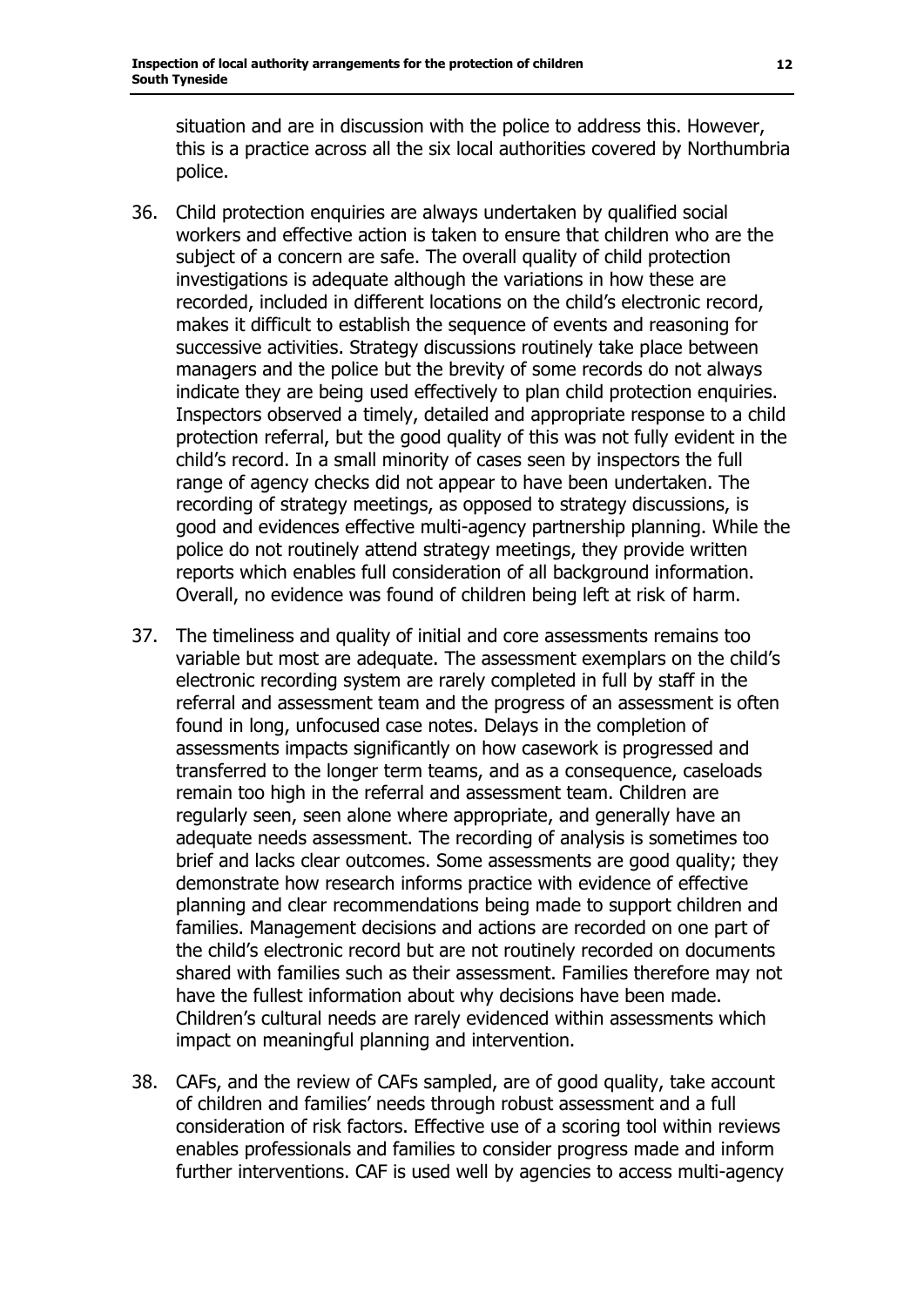support. TAC meetings are managed well, are outcome focused, and rigorously reviewed by lead professionals.

- 39. Some children have experienced multiple changes of social worker which has impacted on their opportunity to develop a trusting relationship with their social worker. Children's records do not show that social workers make use of a variety of communication methods or other tools to better engage with children. In cases where a meaningful relationship between social workers and children have developed, case files evidence that children's views are captured and effectively represented in assessments and planning. Good examples were also seen where children's views were captured and presented at child protection conferences via a 'wishes and feelings' questionnaire providing a powerful influencing force in decision making.
- 40. Child protection conferences are well attended by partners and facilitated by experienced chairpersons, resulting in sound decision making. Risks are considered fully and there is a strong focus on ensuring the needs of the child remain central. Core groups are similarly well attended by a range of professionals and parents. Parents are well prepared for conferences and those who spoke to inspectors clearly understood the purpose of the meeting as well as the reasons for recommendations and decisions made. The practice of young people routinely attending their own conference is not well embedded although inspectors saw evidence of children being invited to attend. An advocacy service for children and young people is available; however use of this service is scant within the child protection process. Senior managers acknowledge that work is needed to raise awareness of this service as a resource for children who are the subject of a child protection conference with most staff currently only utilising it for looked after children. Good arrangements are in place for IROs to provide formally recorded feedback to contributors to conferences. This helps drive improvements in practice, and this information is beginning to be aggregated to inform the wider improvement agenda within the council and its partners.
- 41. Children in need and child protection plans are of adequate quality overall. Some plans seen were very good and highly specific including measurable outcomes, timescales within which actions are to be completed, reflecting the individual needs of the child and their family. However, most plans seen are not specific enough and do not clearly link actions to expected reduction of risks. Many contain statements such as 'parent to work with social worker' without making it clear what this entails and to what purpose, making progress difficult to measure. However, despite this, cases sampled demonstrate that children make good progress, risk is minimised and a range of support services are provided which have a positive impact on families.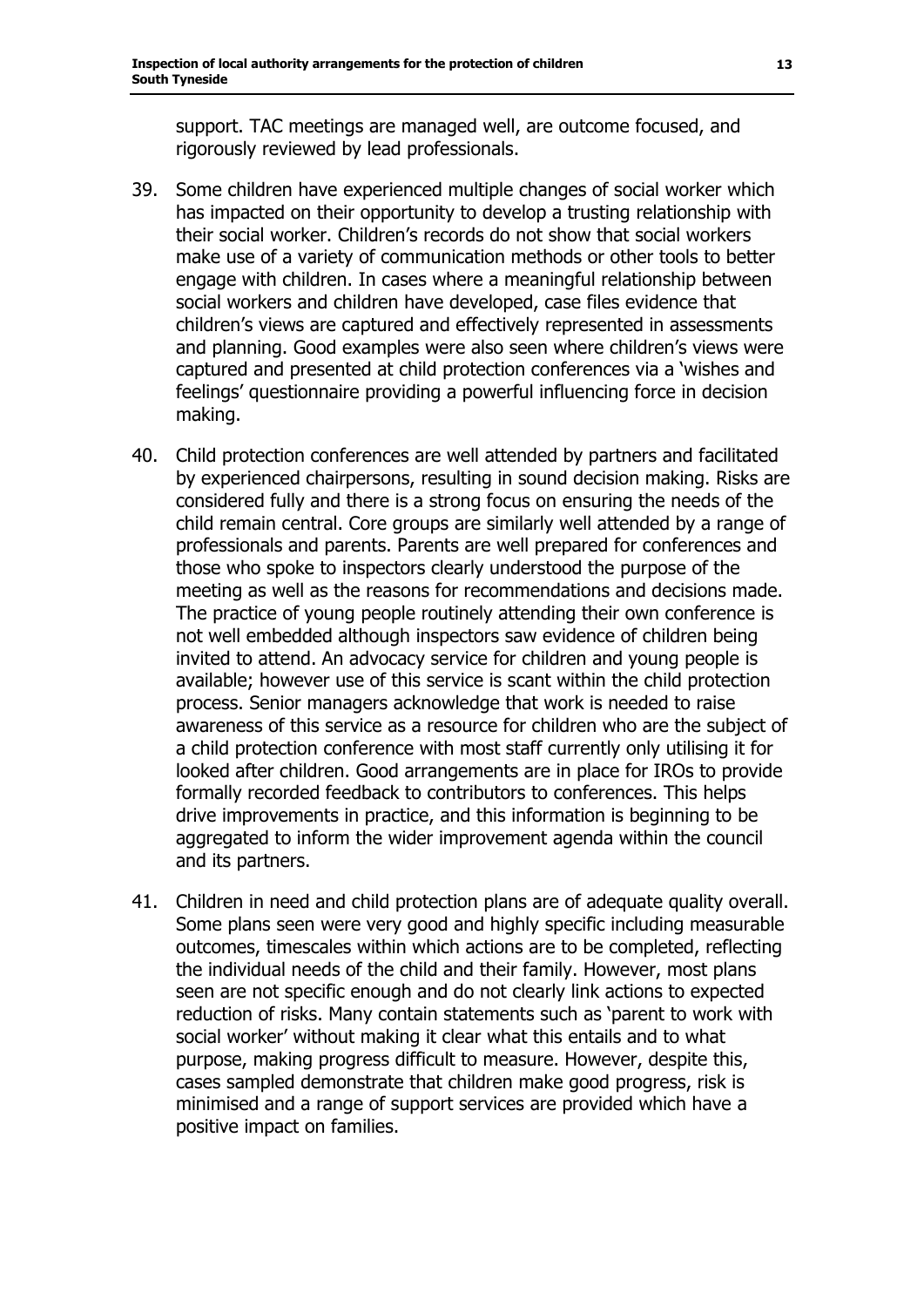- 42. Case recording is mostly timely but varies in quality and detail and is sometimes too brief. Inspectors saw evidence of delays in social workers uploading case information on to the electronic system including recording statutory visits. Social workers were able to verbalise their involvement with families and often talked about a level of engagement and case analysis that was not evident in the electronic records. Some case records in the referral and assessment team are insufficiently detailed and do not set out the child's journey clearly. Case recording in the planning teams is generally better with evaluative recording which is up to date and gives a satisfactory account of work undertaken alongside progress achieved. Chronologies are present on most cases but historical risks are not always taken fully into account or used to inform ongoing work.
- 43. Management oversight of social work practice is not always evidenced within case records and is adversely impacted by the electronic recording system which does not support robust work flow monitoring. To compensate for its deficiencies, the local authority has created a second electronic system to capture documents that the primary system is unable to include. This dual system, supplemented by some hard copy recording, contributes to the difficulty of overseeing casework and ensuring progress is being made swiftly enough. The impact of this is that delays in progressing assessments cannot be tracked in 'live' time by front line managers. Senior officers are aware of this and plans to replace the current electronic recording system are at an advanced stage.
- 44. Social workers confirm that supervision is regular and talk positively about their experiences of supervision. They report that time is made available for reflective discussion and challenge. Staff supervision files are well maintained and provide evidence of appropriate discussion about staff development and wellbeing, caseload size and detailed discussion about specific children. Case supervision is however not routinely recorded on the child's case file although a few examples demonstrate good practice and clear recording of case direction and management.

### **Leadership and governance**

#### **Adequate**

45. Leadership and governance across the partnership is **adequate**. Senior managers have ambitious strategies which they are implementing in relation to the provision of child protection and early help which are shared and owned across the partnership. The replacement for the Children's Trust, the Children and Families Board, has clear links into the South Tyneside Partnership as well as other high level strategic partnerships such as the Health and Wellbeing Board and the STSCB. Both the Children and Families Board and the STSCB have coherent and detailed plans. The former having a strong and appropriate emphasis on poverty reduction strategies as a key approach to improving children's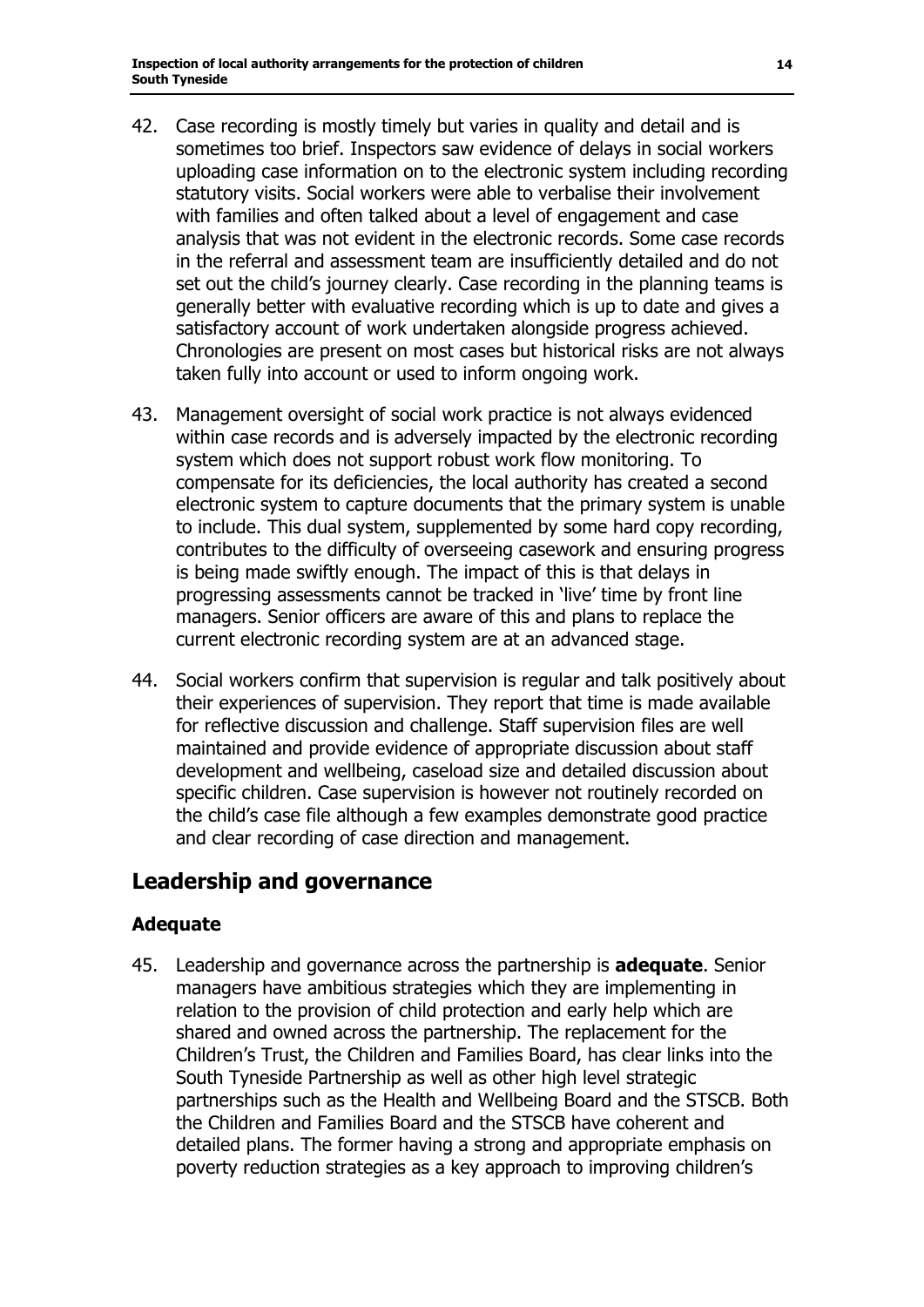welfare across the authority area. The Children and Families' Board has also driven progress in specific areas of practice such as recently ratifying a 'high risk protocol' to ensure coherence of approach towards young people who engage in risky behaviours. The Chief Executive expresses strong support for the leadership team within Children, Adults and Families. His support is exemplified by an active role in protecting funding for this service, participating in recruiting senior managers including the chair of the STSCB, and involvement in a recent review of nursery provision across the borough to better re-focus the early help offer for families with the greatest need.

- 46. There are clear accountabilities and reporting arrangements between senior officers and elected members, particularly the Lead Member for children. The council does not have a committee specifically concerned with children's issues, and the 'People' Select Committee is open to the public and has a wide brief. The committee has considered children's issues within its work programme but the span of its interest means that child protection issues receive only a proportion of its attention. Communication between senior officers and members is facilitated by regular meetings between the DCS and the Lead Member, supplemented by detailed written briefings setting out relevant national and local developments. More detailed discussion and scrutiny from members has been encouraged by the DCS via a recent closed session of the People Select Committee. This enabled members to be informed of and discuss more sensitive issues regarding child protection. The Lead Member has occupied this role for a relatively short time period since last year and while she expresses great interest in child protection work, her role encompasses children's social care as well as education provision. This, coupled with other constraints on her time, means that the level of scrutiny from elected members regarding child protection services is limited and requires improvement.
- 47. The local authority and its partners have developed appropriate priorities based on a detailed and sophisticated understanding of local needs drawn from various sources. Examples include: a refreshed joint strategic needs analysis; the recent child poverty audit needs analysis, analysis of obesity data and services, and the Youth Offending Service health audit. Good resources exist within the council to support the compilation and analysis of needs as well as support for shaping strategic plans and priorities, and ensuring there is synchronicity between them.
- 48. The STSCB meets its statutory duties, is independently chaired, well attended by an appropriate range of partners and proactively addresses a wide range of safeguarding issues well although it continues to lack a Named GP representative as the previous Primary Care Trust were unable to recruit to this role. Recruitment is now the responsibility of the Clinical Commissioning Group. This shortfall is mitigated by strong links with health partners but remains an area of weakness. There has been a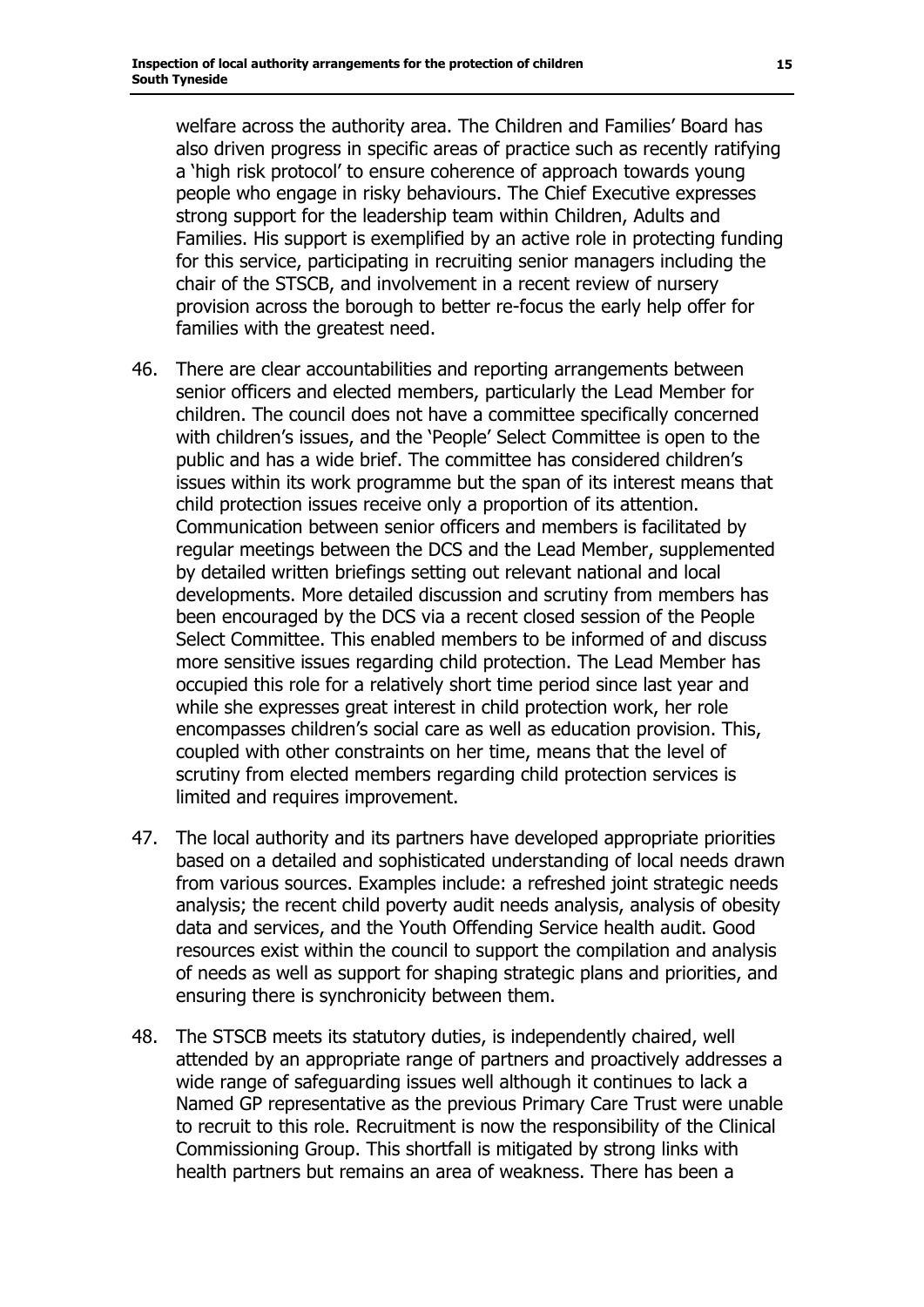smooth transition between the retiring and the incoming chairperson, contributing to continuity of business. Given the progress made in a range of areas, coupled with the recruitment of a new chairperson, the Board is undertaking a timely review to sharpen its focus and ensure its arrangements are fit for the future, for example, reviewing the configuration and purpose of its sub-groups and developing its forward plan.

- 49. There is good work with other LSCBs where relevant, for example, working sub-regionally to develop an agreed response to child sexual exploitation. This is an example of effective arrangements manifested in the local Exploited and Missing Children' sub-group, and has included not only awareness raising activities across the partnership, training on skills of engagement with children and young people and the development of a risk assessment tool. Another example of the Board's effectiveness is its leadership in raising awareness of domestic violence across the partnership which led to a 40% rise in referrals from partner agencies to MARAC, the multi-agency risk assessment conference that oversees plans to manage the most serious risks of domestic violence. There is good cooperation between the STSCB and the Adult Safeguarding Board, currently exploring opportunities to further embed the 'think family' model. An example of this is the current pilot project, co-locating an adult mental health specialist within the children's referral and assessment team and duty hub, to enable swift assessment of parental mental health issues and provision of services to the whole family.
- 50. The local authority and its partners understand their strengths and weaknesses and areas for development. Appropriate action is taken to overcome barriers to improvement such as staff concern about the imminent redesign of children's social care services, by ensuring effective communication arrangements are in place. In particular, the Head of Service for children's social care has significantly led the way since taking up post in October 2012 in redesigning the service to improve its effectiveness and degree of management oversight. Staff have been kept fully informed and consulted about the proposals for change, and ongoing feedback is being facilitated by a practitioners' group. The new structure is yet to be introduced but progress is already evident in some areas with key strategic building blocks in place. This includes the revised threshold guidance, performance management instructions, and key senior managers being recruited. The local authority's intention to deliver improved services within children's social care is supported by the confirmed financial investment and progress towards securing a new electronic recording system which will enable good monitoring of workflow, caseloads, progress on each child's case, and ease the recording of activities by workers. However this is not scheduled to be implemented until March 2014 and the quality of case recording requires urgent improvement.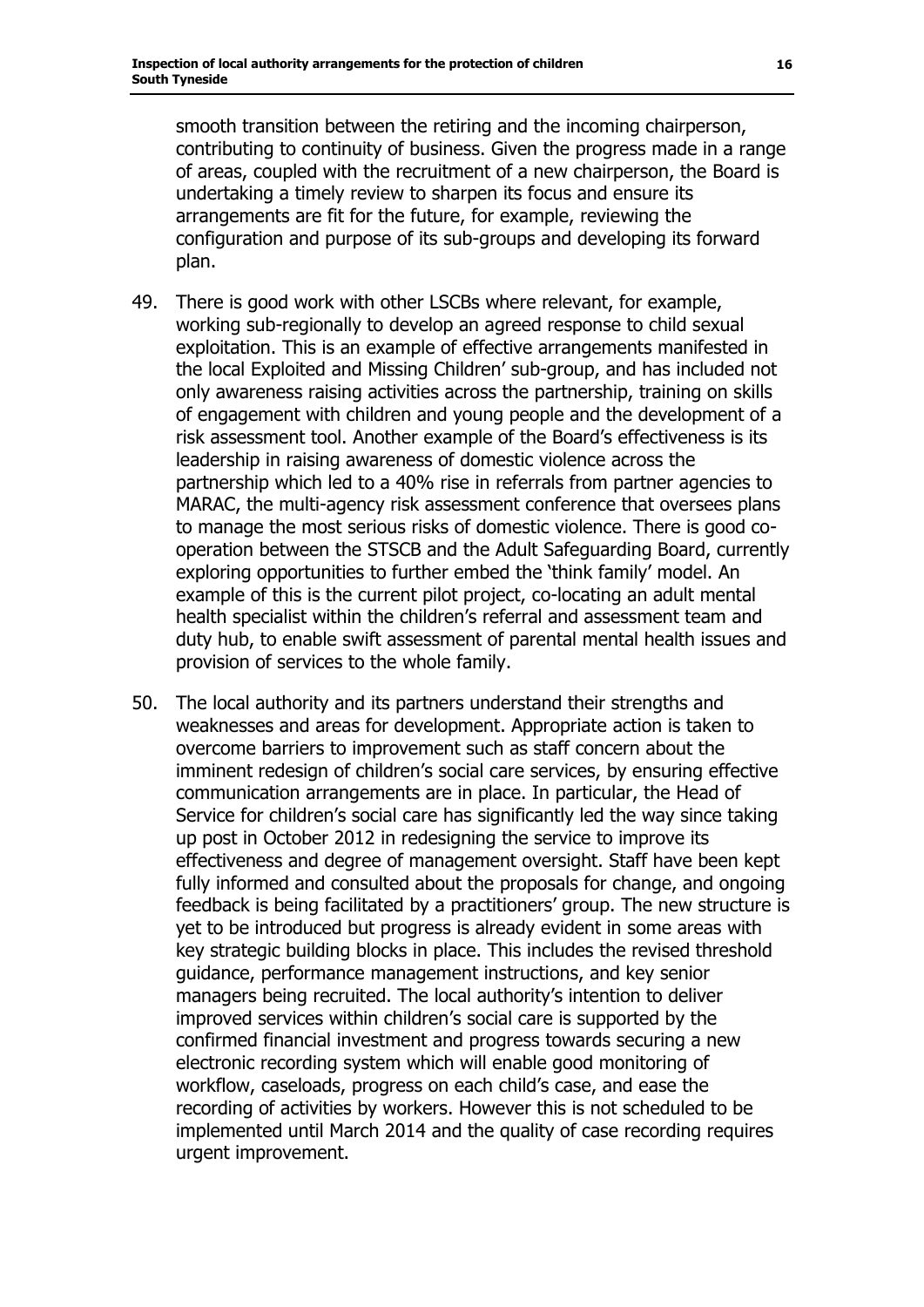- 51. Performance management and evaluation is undertaken by senior managers in children's social care to oversee and proactively manage pressures in the system. A recently launched quality assurance framework sets out a systematic and challenging programme of routine quality assurance activity. The audit tool ensures that qualitative measures regarding social work practice are included as well as process measures, such as timeliness. At the present time, given the limitations of the current electronic recording system, frontline managers are provided with weekly performance reports. However, this is currently retrospective, somewhat limited, and unable to influence performance at the referral and assessment element of social care which requires constant review of rapidly changing circumstances.
- 52. The local authority and its partners initiate strong and challenging arrangements to ensure continuous improvement. The local authority sponsors a Children's Improvement Board, chaired by a director from a high performing authority, to provide a 'critical friend' to its improvement plans. This board meets regularly and its minutes evidence robust discussion and challenge of change activity. The local authority's willingness to learn from peers is evidenced by a recent peer review of safeguarding services, the recommendations of which have already been incorporated into forward plans. The strong culture of openness to learning means that although the authority's most recent serious case review was in 2010 the lessons learned from this continue to be actively discussed to ensure they are fully embedded. Learning from serious incidents is considered carefully and disseminated widely, and the STSCB undertakes multi-agency audits of areas of practice identified as needing specific scrutiny such as a recent audit of section 47 activity. Single agency audits of practice within children's social care have led to improvements in practice. For example, a robust review of all children in need cases resulted in an overall reduction from 791 in November 2012 to 259 in March 2013, bringing the authority into line with its statistical neighbours. This was completed safely with the application of consistent thresholds and step up/step down arrangements. This is an example of a highly rigorous audit leading to clear outcomes, however other internal audits are less clear and do not set out detailed recommendations for improvements. Nevertheless, there is evidence of a learning culture which is continuing to sharpen its performance management arrangements.
- 53. Managers in children's services are effectively ensuring that key targets are being achieved safely. This includes improving prevention and support services to reduce the number of children who need to become looked after, embedding the CAF and early help offer. Management oversight of resource allocation and key decision-making has also improved via multiagency panels. This includes a pre-proceedings panel to ensure children who require legal intervention have their cases progressed swiftly.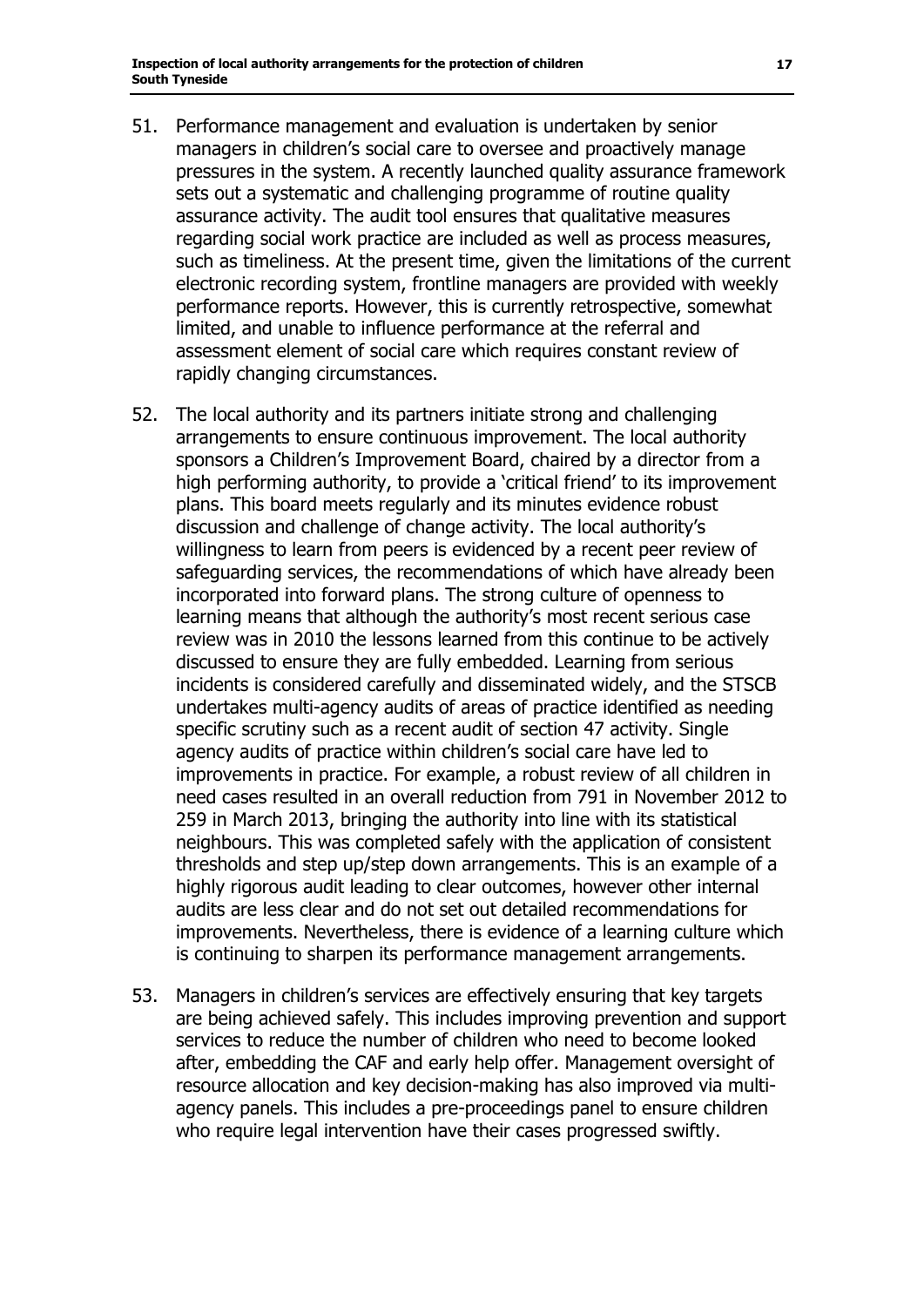- 54. There is much positive work in leadership and governance across the partnership, and evidence of senior managers finding ways to tackle weaknesses in the service with a clear plan for future service improvement and whole scale re-design. However, the weaknesses in the referral and assessment service are contributed to by insufficient management oversight on an ongoing basis to guide key decision making, and ensure activity and recording of activity progresses at a timely and coherent pace. The pathways and processes used to underpin activity in this team, including section 47 work, are not consistently applied and there is no routine consideration of potential legacy issues of poor decision-making informing current assessments and plans for children. During the inspection additional management resources for the team were put in place, the local authority having previously identified the need for this . While this is welcome, the impact cannot yet be evidenced.
- 55. There is a good emphasis on children and young people's views and ideas helping to shape services such as the Junior LSCB and the Youth Parliament currently looking at developing a 'phone app' for safeguarding for young people. The Junior LSCB group regularly attends the main STSCB to set out their priority issues and challenge the adult Board to respond to these. Young people also partake in interviews for staff including setting their own questions for senior appointments in children's social care, and the Youth Parliament is currently scrutinising services for young carers. More embedded impact can be seen with the use of the questionnaire used to capture children and young people's views for child protection conferences which was heavily influenced by young people. The friends against bullying (FAB) group has led on a charter which has been endorsed at a full meeting of the council and subscribed to by all the schools in the borough.
- 56. There is effective workforce planning, including succession planning, and senior managers have been recruited to drive forward the restructuring within children's social care. The workforce is relatively stable with few frontline vacancies and there are appropriate systems in place to support social work professional development. There is a wide range of appropriate training opportunities across the partnership.